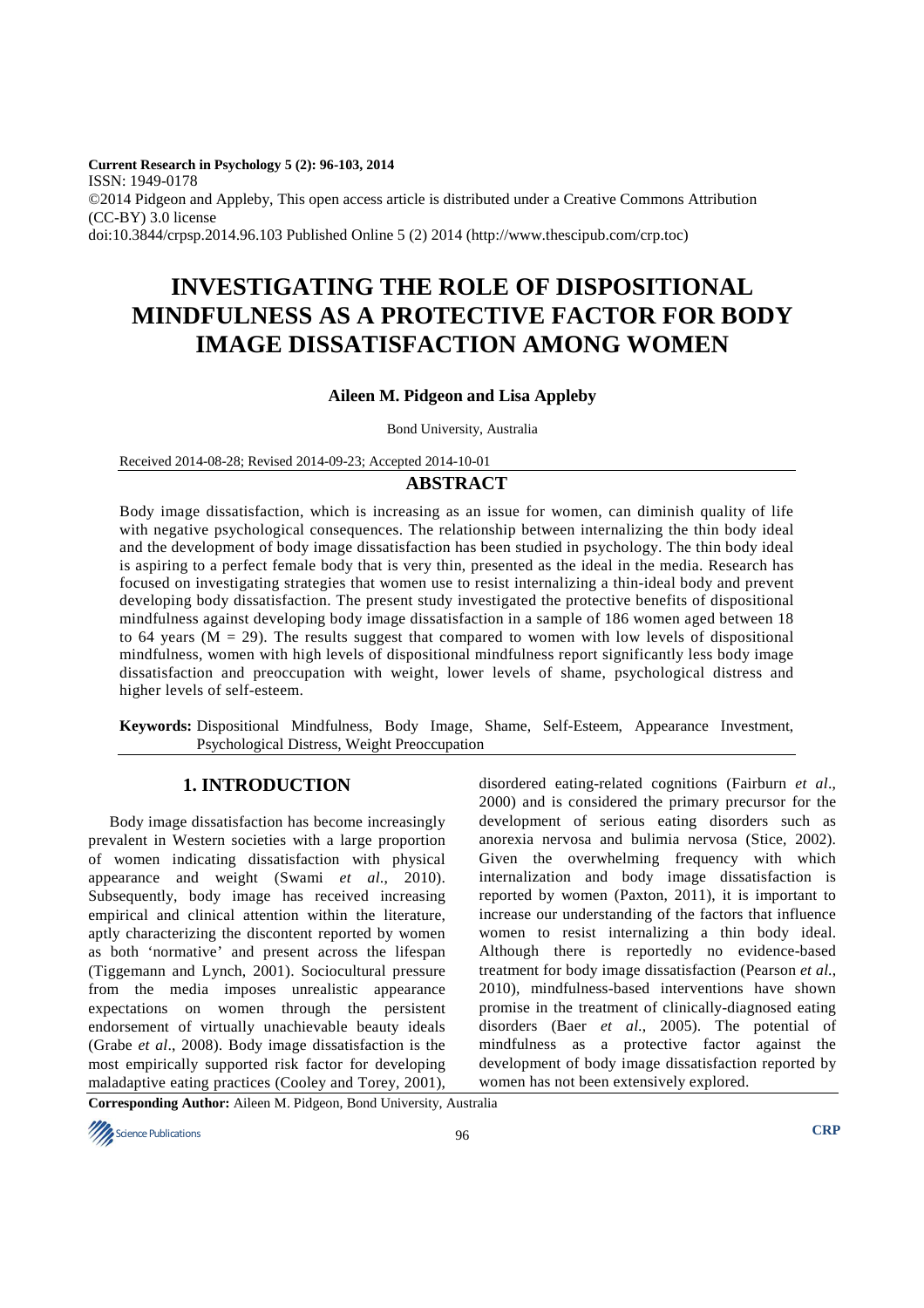## **1.1. Body Image Dissatisfaction, Investment in Appearance and Weight Preoccupation**

Body image is considered a multidimensional and complex construct, encompassing attitudes, affect and behaviours relating to appearance (Cash, 2000). Two core components of body image include the evaluation of the self (body satisfaction or dissatisfaction) and investment in appearance (importance one places on appearance, engaging in grooming behaviours; Cash, 2000). Although dissatisfaction with appearance has been widely explored within the literature, appearance orientation, or the investment and importance placed on one's appearance, has been a relatively understudied component of body image research (Cash and Pruzinsky, 2002). Women with high appearance investment spend a greater amount of time attending to, maintaining and enhancing physical appearance (Cash, 2000). Investment in appearance has been related to body image dissatisfaction, with highly invested women more likely to experience social anxiety relative to appearance (Cash *et al*., 2004). Societal trends that highlight an increase in appearance investment behaviours are primarily evident in the multi-billion dollar anti-aging cosmetic industry, including cosmetic surgery, non-surgical alternatives like Botox and an emphasis on scientifically tested "anti-aging" products (Muise and Desmarais, 2010). Favourable attitudes toward cosmetic surgery are strongly predicted by greater psychological investment in appearance and body image dissatisfaction (Sarwer *et al*., 2005). The alarming growth in appearance-enhancing procedures alone provides compelling evidence that women continue to place a great deal of importance and investment in appearance (Slevec and Tiggemann, 2010). Weight preoccupation is another concern reported by women and includes behaviours relating to fat anxiety, dieting, eating restraint and weight vigilance (Cash, 2000). Western societies continue to endorse the thin ideal, associating being thin with self-control, elegance, success, social acceptability and youthfulness (Grogan, 2007). Simultaneously, Western societies also endorse "anti-fat" attitudes, suggesting that individuals are directly responsible and at fault for weight gain. As a result, obesity is perceived as both a voluntary condition resulting from an inability to control urges and an internal, character defect (Striegal-Moore and Franko, 2002).

#### **1.2. Shame**

Shame is a predisposing factor in the development of body image dissatisfaction and progression into eating



disorder pathology (Fredrickson and Roberts, 1997). Shame is a negative self-conscious emotion arising in response to a perceived personal failure or transgression and eliciting feelings of inadequacy, powerlessness and painful self-scrutiny (Tangney and Dearing, 2003). A key feature of body shame involves comparing the self against an internalized or imagined other (Sanftner and Tantillo, 2011). As women of Western societies continue to adopt, internalize and compare themselves against the underweight, increasingly artificial and strongly endorsed thin-ideal, appearance-driven social comparison continues to predict body image dissatisfaction and disordered eating behaviours. The perceived discrepancy between the 'ideal' and 'actual' body image for women fosters feelings of shame when appearance expectations are not adhered to and women feel as though their bodies and physical appearance "fail the beauty test" (Hesse-Biber *et al*., 2006).

#### **1.3. Psychological Distress**

Body image dissatisfaction and preoccupation with weight has also been associated with varying forms of psychological distress. Negative appearance evaluation has found to negatively affect eating and exercise behaviours, grooming, investment behaviours, sexual beliefs and emotional stability (Cash and Fleming, 2002). Specifically, body image dissatisfaction has been associated with a range of poor psychosocial outcomes, including anxiety (Procopio *et al*., 2006), depression (Forman and Davis, 2005), impaired sexual functioning (Sanchez and Kiefer, 2007), low self-esteem (Frost and McKelvie, 2004) and diminished quality of life (Ganem and Morera, 2009). Increased frequency of dieting has been shown to be related to depression, affect regulation difficulties, low self-esteem, eating disorder symptomatology and perfectionism (Ackard *et al*., 2002).

#### **1.4. Self-Esteem**

Crocker *et al*. (2003) propose that appearance is part of an individual's specific source of self-esteem and although perceived appearance is important for selfconcept and identity for men, it is far more so for women. Societal pressure from the media and the stringent standards of beauty portrayed in every day society contribute to women's lowered self-esteem (Hesse-Biber *et al*., 2006). Living within a sociocultural milieu where women's bodies are observed, evaluated and sexually objectified encourages women to associate their sense of self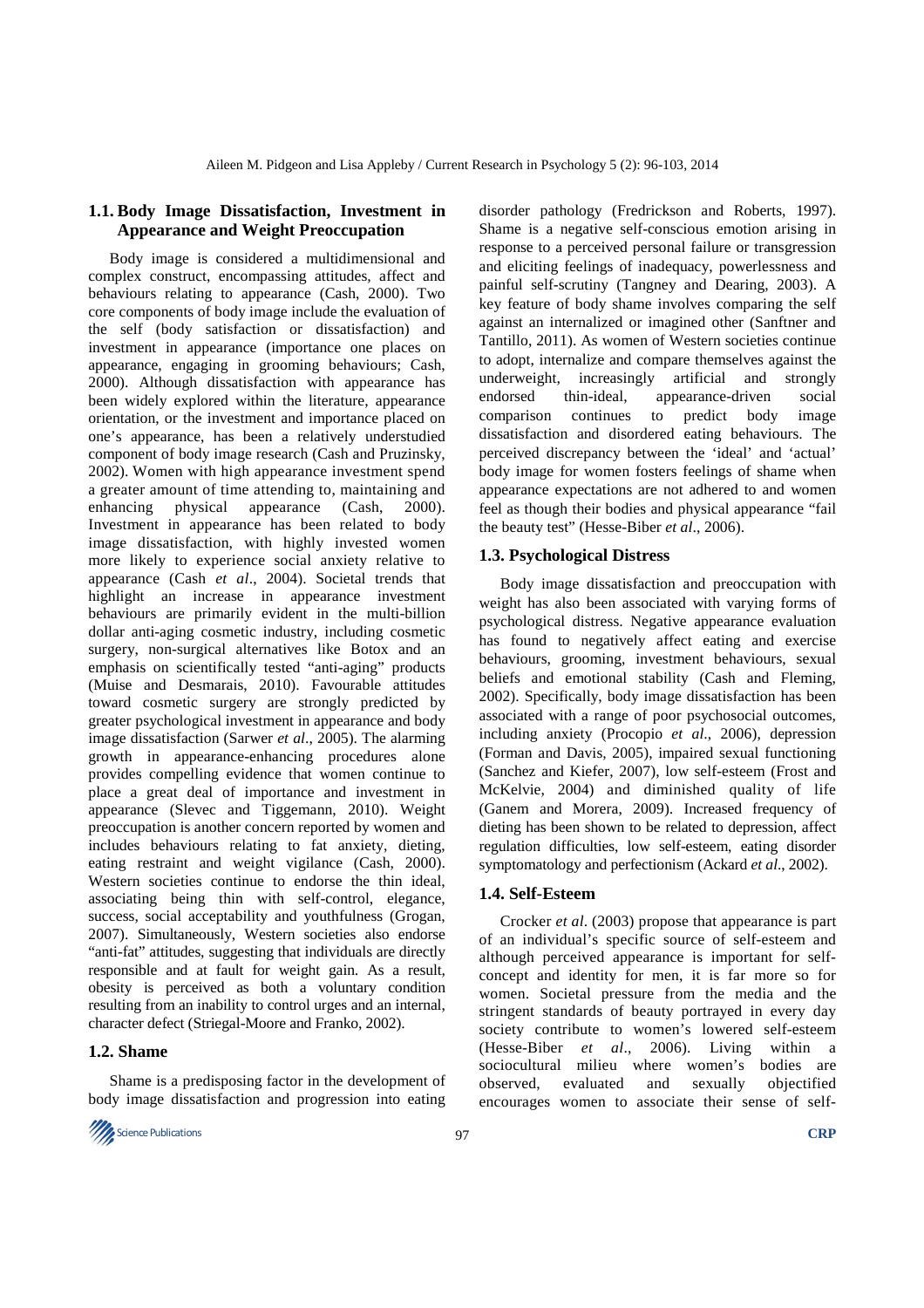worth with their ability to attain and maintain a thin, youthful appearance. Longitudinal studies indicate that low self-esteem prospectively predicts body image dissatisfaction and disordered eating in women (Paxton *et al*., 2006) and the relationship between body image dissatisfaction and self-esteem for women remains relatively present across the lifespan (Green and Pritchard, 2003). Evidence further suggests that lowself-esteem is both a predictor and consequence of body image concern for women (Tiggemann, 2005).

#### **1.5. Mindfulness**

Dispositional mindfulness is defined as a process of enhanced attention to and nonjudgmental awareness of present moment experience, an undivided observation of both internal and external occurrences (Brown and Ryan, 2003). Although mindfulness is typically associated with formal practices of meditation, Brown and Ryan (2003) posit that dispositional mindfulness is a naturally existing characteristic in which individuals differ in their willingness to be aware and in ability to maintain attention to the present, ranging between heightened states of clarity to automatic, mindless, blunted thought or action.

Mindfulness is associated with increased psychological well-being and has the potential to play an important role in disengaging an individual from automatic thoughts, habits and unhealthy behavioral patterns (Ryan and Deci, 2000). Body image dissatisfaction and weight-related cognitions are associated with rigid and automatic thoughts surrounding appearance and weight, encompassing psychological automaticity, inflexibility, thought suppression and elements of behavioural avoidance (Baer *et al*., 2005). Adopting and engaging in a mindful outlook consisting of increased attention, awareness and a nonjudgmental frame of mind may decrease the likelihood of an individual engaging in negative cognitions relating to appearance and weight. Furthermore, Carson and Langer (2006) suggest that mindfulness contributes to selfesteem through promoting authenticity instead of social comparison and acceptance of the self instead of evaluation. In support of this premise, preliminary results indicate that dispositional mindfulness is inversely related to disordered eating-related cognitions (Lavender *et al*., 2009) and potentially mediates the link between disordered eating-related cognitions and psychological distress (Masuda and Wendell, 2010). Furthermore, women high in dispositional mindfulness

are reportedly more satisfied with their body and are less likely to engage in social comparison processes typically indicative of body-related shame (Dijkstra and Barelds, 2011). To date, limited studies have investigated the potential of dispositional mindfulness as a protective factor that buffers women against the effect of sociocultural pressures on the internalization of the thin ideal and development of body image dissatisfaction.

#### **1.6. The Current Investigation**

A growing body of literature has emphasized various risk factors associated with the development of body image dissatisfaction and disordered eating behaviours, yet there is limited research examining protective factors that may promote positive body image in women (Snapp *et al*., 2012). Recently, researchers have recommended to shift the research focus towards examining potential protective and buffering factors that may explain why some women do not report or experience body image concern (Grogan, 2010) The present study sought to investigate dispositional mindfulness as a protective factor within this field of research, hypothesizing that women reporting higher levels of dispositional mindfulness will also report significantly less negative appearance evaluation, investment in appearance, preoccupation with weight, shame and psychological distress and higher self-esteem in comparison to women reporting lower levels of dispositional mindfulness.

# **2. MATERIALS AND METHODS**

#### **2.1. Participants**

One hundred and eighty-six women participated in the study aged between 18 to 64 ( $M = 29.5$ , SD = 12.98). Selection criteria for the study required that participants be female and aged 18 years and above. Participants were drawn from a student and community based sample.

#### **2.2. Measures**

Demographic information was collected including age, height (in centimeters) and weight (in kilograms). The multidimensional body self-relations questionnaireappearance scales (Brown *et al*., 1990; Cash, 2000) subscales appearance evaluation, Appearance orientation and overweight preoccupation were utilised in order to examine body image dissatisfaction, investment in appearance and weight preoccupation respectively. The

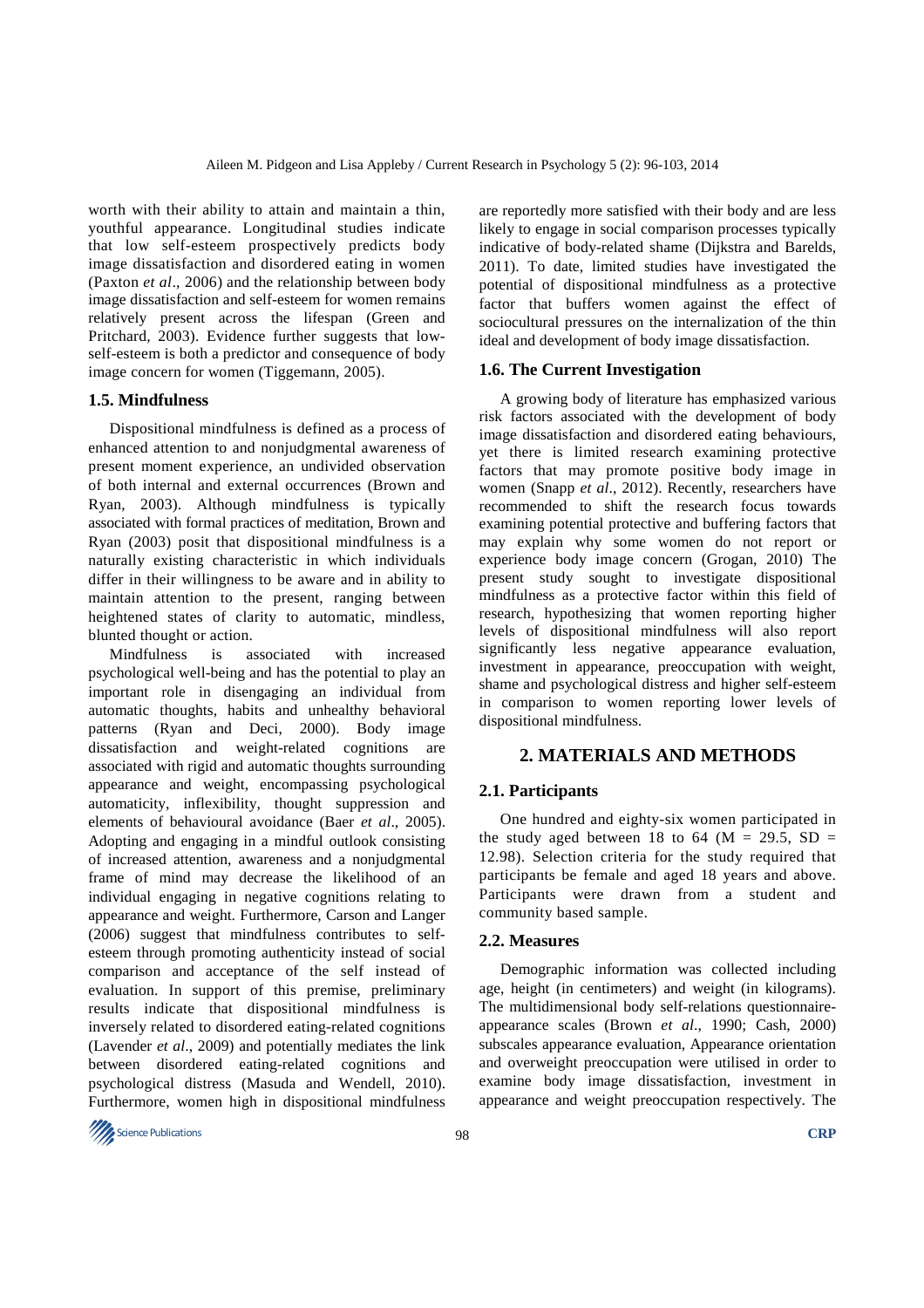body image guilt and shame scale (Thompson *et al*., 2003) is a self-report, scenario-based measure that indicates proneness to shame and guilt specifically related to the body and body-related behaviours, with high scores indicating higher levels of body-related shame. The general health questionnaire (Goldberg, 1978) is a 12-item self-report measure that assesses overall general psychological ill-health, with high scores indicative in the present study of greater psychological distress. Rosenberg self-esteem scale (Rosenberg, 1965) is a 10-item self-report measure of global self-esteem that assesses overall feelings of self-worth, with low scores indicating low self-esteem. Mindful Attention Awareness Scale (Brown and Ryan, 2003) is a 15-item self-report measure of dispositional mindfulness where participants endorse statements about their openness to, awareness of and attention to, what is taking place at the present moment. Responses are indicated on a 6-point Likert scale ranging from 1 (Almost Always) to 6 (Almost Never), with items such as "I do jobs or tasks automatically, without being aware of what I'm doing". Body Mass Index (BMI) was calculated using the equation weight  $(kg)/height$  (m)<sup>2</sup>.

## **3. RESULTS**

Correlational analyses were conducted, with results shown in **Table 1**. Visual binning was then utilized to allocate participants into low and high dispositional mindfulness groups based on MAAS scores with scores <3.9 allocated to the low dispositional mindfulness group and scores >3.9 to the high dispositional mindfulness group. The group data was analysed using one-way MANCOVA to compare the differences between low Vs high dispositional mindfulness on negative appearance evaluation, appearance orientation, overweight preoccupation, shame, psychological distress and self-esteem. Age and BMI significantly correlated

with some variables of interest (**Table 1**) and were entered as co-variates within the analysis.

As displayed in **Table 2**, univariate ANOVAS revealed significant effects of dispositional mindfulness on negative appearance evaluation  $[F(1,186) = 9.27; p =$ 0.003], with the high dispositional mindfulness group indicating significantly less body image dissatisfaction  $(M = 2.60, SD = 0.76)$  in comparison to the low dispositional mindfulness group ( $M = 3.04$ ,  $SD = 0.91$ ). There was also a significant effect for overweight preoccupation  $[F(1,186) = 20.51, p<0.001]$ , with high dispositional mindfulness group reporting significantly less preoccupation with weight  $(M = 2.59, SD = 0.96)$ than the low dispositional mindfulness group ( $M = 3.26$ ,  $SD = 0.82$ ). A significant difference between high vs. low dispositional mindfulness was found for shame  $[F(1,186) = 26.61, p<0.001]$ , with high dispositional mindfulness group reporting significantly less shame (*M*  $= 37.39$ , *SD* = 12.43) in comparison to low dispositional mindfulness  $(M = 47.78, SD = 11.70)$ . A significant difference was also found for self-esteem  $[F(1,186) =$ 15.11, *p*<0.001], with high dispositional mindfulness group reporting significantly higher self-esteem (*M* = 31.79, *SD* = 5.03) than the low dispositional mindfulness group  $(M = 28.81, SD = 4.84)$ . For psychological distress  $[F(1,186) = 36.01, p<0.001]$ women in the high dispositional mindfulness group reported significantly less psychological distress (*M* = 11.07,  $SD = 6.13$ ) compared to women in the low dispositional mindfulness group ( $M = 16.44$ ,  $SD =$ 6.41). Contrary to original prediction, there was no significant effect of dispositional mindfulness on appearance orientation  $[F(1,186) = 3.81, p = 0.052)$ , although the trend was leading to significance. Age and BMI did not significantly co-vary between-groups and neither accounted for a significant amount of between group variance.

| Table 1. Means, standard deviations and bivariate correlations between variables and corresponding significance levels |  |
|------------------------------------------------------------------------------------------------------------------------|--|
|------------------------------------------------------------------------------------------------------------------------|--|

|                                                             | 1.0                                                     | 2.0                      | 3.0        | 4.0                      | 5.0       | 6.0        | 7.0        | 8.0 | M     | <b>SD</b> |
|-------------------------------------------------------------|---------------------------------------------------------|--------------------------|------------|--------------------------|-----------|------------|------------|-----|-------|-----------|
| Body mass index                                             |                                                         |                          |            |                          |           |            |            |     | 24.03 | 5.80      |
| Mindfulness                                                 | $-0.07$                                                 | $\overline{\phantom{0}}$ |            |                          |           |            |            |     | 3.88  | 0.89      |
| Neg appearance evaluation                                   | $0.51***$                                               | $-0.26***$               |            |                          |           |            |            |     | 2.82  | 0.87      |
| Appearance orientation                                      | $-0.16*$                                                | $-0.11$                  | $-0.05$    | $\overline{\phantom{0}}$ |           |            |            |     | 3.62  | 0.59      |
| Overweight preoccupation                                    | $0.21**$                                                | $-0.33***$               | $0.39***$  | $0.45***$                |           |            |            |     | 2.93  | 0.95      |
| Shame                                                       | $0.23**$                                                | $-0.42***$               | $0.54***$  | $0.42***$                | $0.65***$ |            |            |     | 42.64 | 13.11     |
| Self-esteem                                                 | $-0.03$                                                 | $0.34***$                | $-0.42***$ | $-0.14$                  | $-0.22**$ | $-0.52***$ |            |     | 30.29 | 5.15      |
| Psychological distress<br>$0.01$ dents<br>$\bigcap_{i=1}^n$ | $-0.02$<br>$0.001$ the $\sqrt{2}$ $\sqrt{1}$ $\sqrt{2}$ | $-0.46***$               | $0.22**$   | 0.11                     | $0.21**$  | $0.39***$  | $-0.63***$ |     | 13.79 | 6.81      |

p<0.05\*, p<0.01\*\*, p<0.001\*\*\* (2-tailed)

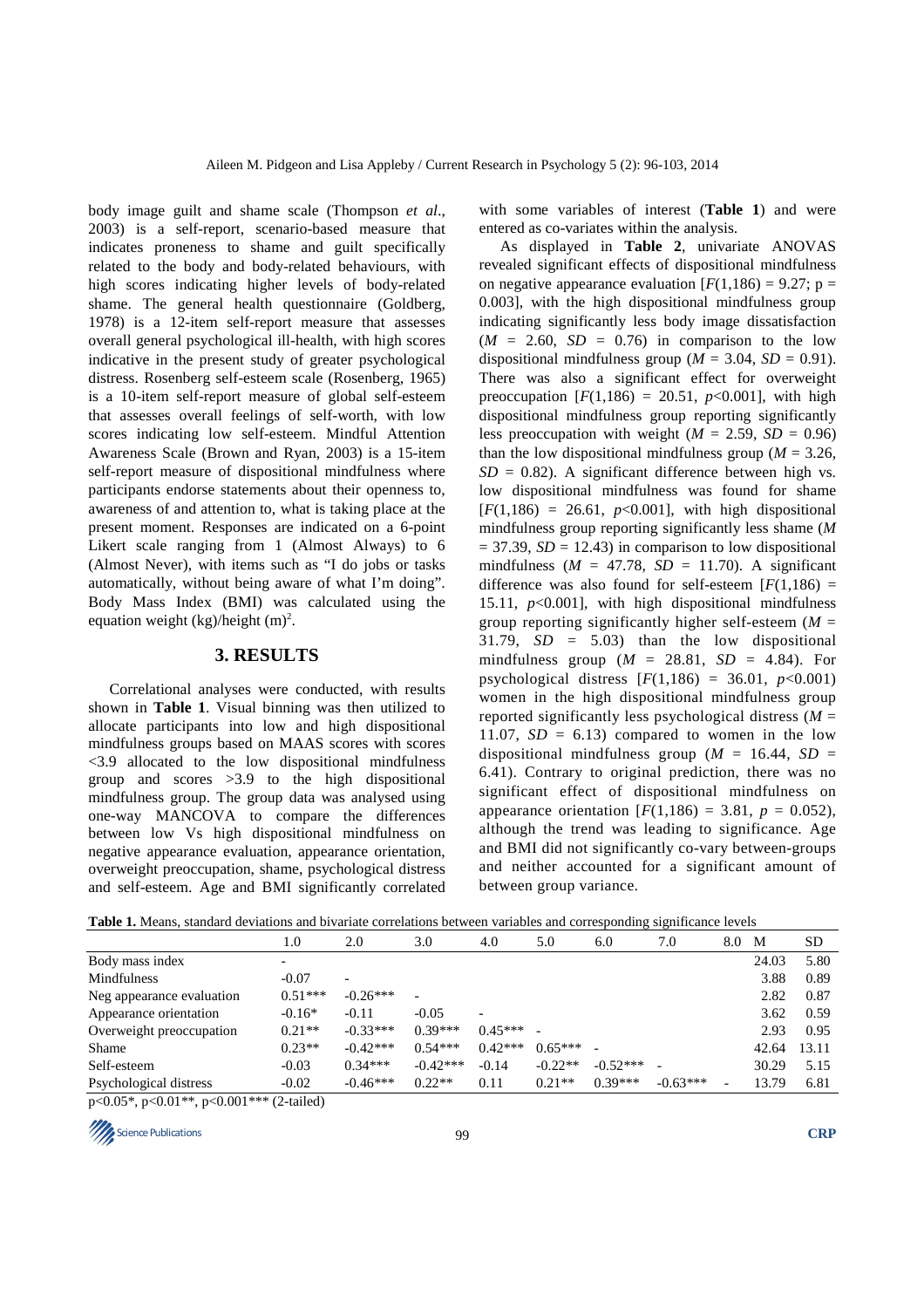| <b>Table 2.</b> Means, standard deviation, significance level and power for low Vs high dispositional mindfulness group |                                             |        |                    |                        |        |       |      |       |
|-------------------------------------------------------------------------------------------------------------------------|---------------------------------------------|--------|--------------------|------------------------|--------|-------|------|-------|
|                                                                                                                         | Low dispositional<br>mindfulness $(N = 94)$ |        | High dispositional | mindfulness $(N = 92)$ |        |       |      |       |
| Variable                                                                                                                | M                                           | SD     | M                  | SD                     | F      | Sig.  | η"p  | Power |
| Neg appearance evaluation                                                                                               | 3.040                                       | 0.910  | 2.600              | 0.760                  | 9.270  | 0.000 | 0.05 | 0.86  |
| Appearance orientation                                                                                                  | 3.710                                       | 0.590  | 3.540              | 0.600                  | 3.810  | 0.052 | 0.02 | 0.49  |
| Overweight preoccupation                                                                                                | 3.260                                       | 0.820  | 2.590              | 0.960                  | 20.510 | 0.000 | 0.10 | 1.00  |
| Shame                                                                                                                   | 47.780                                      | 11.700 | 37.390             | 12.430                 | 26.610 | 0.000 | 0.13 | 1.00  |
| Self-esteem                                                                                                             | 28.810                                      | 4.840  | 31.790             | 5.030                  | 15.110 | 0.000 | 0.08 | 0.97  |
| Psychological distress                                                                                                  | 16.440                                      | 6.410  | 11.070             | 6.130                  | 36.010 | 0.000 | 0.17 | 1.00  |

Aileen M. Pidgeon and Lisa Appleby / Current Research in Psychology 5 (2): 96-103, 2014

# **4. DISCUSSION**

Recent research has focused on investigating the factors or strategies that women can learn and actively employ to resist internalizing a thin ideal body and developing body image dissatisfaction. One such potential factor that has shown to be worthy of further investigation is dispositional mindfulness. The present study revealed that women who reported high levels of dispositional mindfulness also reported significantly less body image dissatisfaction and preoccupation with weight compared to women with low levels of dispositional mindfulness. These results support the notion that inherent, dispositional mindfulness has the potential to act as a buffering factor to protect women against negative body image cognitions and subsequent behaviours. In line with the proposition of (Baer *et al*., 2005) perhaps women who adopt a mindful outlook may have a heightened sense of observation and acceptance of cognitions relating to appearance and weight. An enhanced self-awareness of negative thoughts and behaviors associated with appearance and the ability to maintain a sense of acceptance for these beliefs may protect women from internalizing the thin ideal and engaging in maladaptive eating behaviours, including dieting. Results from this study also support other preliminary findings suggesting dispositional mindfulness is related to increased body image satisfaction and inversely correlated to disordered eating-related cognitions (Dijkstra and Barelds, 2011; Lavender *et al*., 2009).

Hypothesising further as to the nature of dispositional mindfulness, perhaps women who are consciously aware and accepting of negative body image cognitions are less likely to engage in social comparison processes typically predictive of body-related shame. Mindful women may be more attentive and aware that they are engaging in comparing the self against either media-endorsed images of feminine beauty and/or significant others that are seen to represent the thin ideal and experience less shame by

comparison. Such an assertion supports the findings of Carson and Langer (2006), suggesting mindfulness may contribute to less social comparison processes. Results from the current study indicated that women reporting high levels of dispositional mindfulness also reported significantly lower levels of shame compared to women with low levels of dispositional mindfulness, supporting previous research assertions.

As expected, women reporting high levels of dispositional mindfulness reported significantly less psychological distress compare to those women with low levels of dispositional mindfulness. This result supports previous research suggesting that mindfulness is related to increased psychological well-being and functioning (Ryan and Deci, 2000). Women reporting higher levels of dispositional mindfulness also reported significantly higher levels of self-esteem compared to women with low levels of dispositional mindfulness, suggesting that mindful women possess a positive evaluation and high regard of self. Such an assertion supports the original premise of Carson and Langer (2006), suggesting that mindfulness contributes to self-esteem through promoting authenticity and acceptance of the self. Further research could examine whether highly mindful women place less importance on appearance when considering self-concept, or whether mindful women place a similar level of importance on appearance but satisfaction with the body influences this relationship.

Contrary to original prediction, both the low and high dispositional mindful groups reported similar results for appearance orientation, indicating there was no significant difference between the groups in the level of investment behaviours engaged in, including attending to, maintaining and enhancing physical appearance. These results support the theme across the body image research, suggesting that women continue to place a great deal of importance and invest time and money in enhancing and maintaining physical appearance (Slevec and Tiggemann, 2010). In consideration of the significant difference

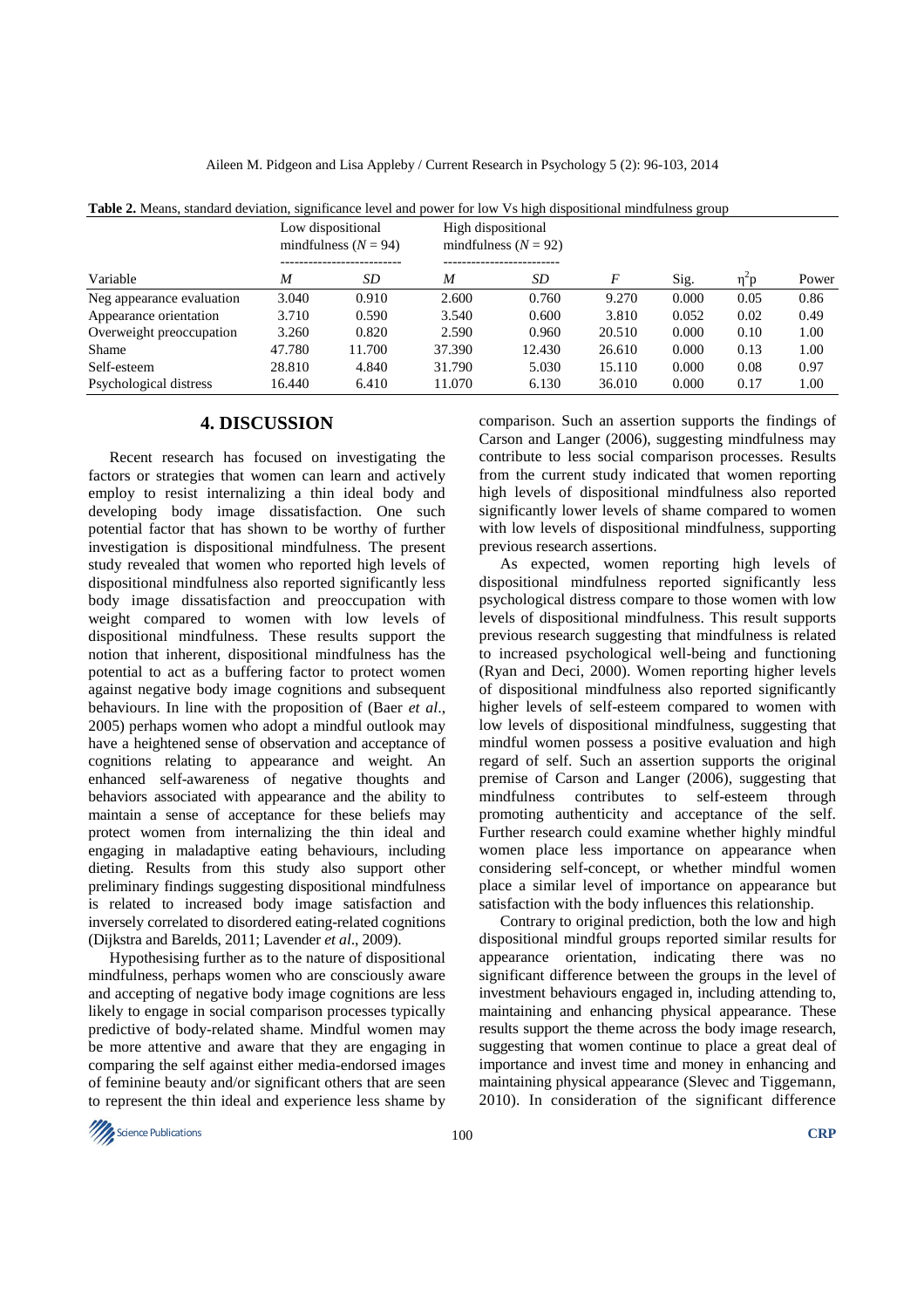between the low Vs high dispositional mindful groups for body image dissatisfaction and weight preoccupation, perhaps the nature of investment in appearance differs between women reporting higher and lower levels of dispositional mindfulness. Women in the low dispositional mindfulness group, who reported significantly heightened levels of shame, body image dissatisfaction and preoccupation with weight, may engage in investment behaviours in order to enhance or alter a perceived appearance flaw or deficit. Conversely, women reporting higher levels of dispositional mindfulness may engage in investment behaviours in order to enhance the already present, positively perceived aspects of appearance, possibly explaining the lower reported levels of body image dissatisfaction and weight preoccupation. Given that highly mindful women also reported significantly less shame, perhaps the manner in which they engage in investment behaviours are in response to a sense of self-acceptance and pride for their appearance.

Although the results from the present study furthers our knowledge and understanding of the relationship between dispositional mindfulness and body image variables, some potential limitations warrant mention. Participants were not required to report whether they had prior to the research undertaken mindfulness training and therefore, participants may have learnt mindfulness skills, which may have influenced the results. Another consideration for the present study is that highly mindful women may be more attentive and aware of the negative cognitions and behaviours associated with body image dissatisfaction and employ social desirability bias when responding to self-report measures of body image. Further studies could address this potential issue by employing a social desirability measure.

# **5. CONCLUSION**

Although previous literature has extensively examined predictive factors that contribute to the onset and maintenance of body image dissatisfaction, considerable more research needs to be undertaken to establish factors that promote satisfaction with the body and potentially buffer or minimize women internalizing the thin ideal. The present study identified that dispositional mindfulness has the potential to play an important role in enhancing women's awareness of the effect of sociocultural pressures and subsequent internalization of the thin ideal and to be more accepting of their appearance. Cultivating mindfulness in women may act as a buffering factor in

protecting women from engaging in the automatic and inflexible cognitions associated with negative appearance evaluation and disordered eating-related cognitions. Intervening in the early stages of body image dissatisfaction by increasing mindfulness skills may decrease the likelihood of women developing eating disorders. Although the present research contributes to our understanding of the potential influential role that dispositional mindfulness may play in protecting women against negative appearance evaluation, weight preoccupation, shame, psychological distress and low selfesteem, further research needs to be conducted to further our understanding of the function and nature of dispositional mindfulness in relation to the body.

## **6. ACKNOWLEDGMENT**

This research was supported by a grant from the Faculty of Humanity and Social Sciences, Bond University, QLD Australia.

## **7. REFERENCES**

- Ackard, D.M., J.K. Croll and A. Kearney-Cooke, 2002. Dieting frequency among college females: Association with disordered eating, body image and related psychological problems. J. Psychosomatic Res., 52: 129-136. DOI: 10.1016/S0022- 3999(01)00269-0
- Baer, R.A., S. Fischer and D.B. Huss, 2005. Mindfulness and acceptance in the treatment of disordered eating. J. Rational Emotive Cognitive Behav. Therapy, 23: 281-300. DOI: 10.1007/s10942-005-001-9
- Brown, K.W. and R.M. Ryan, 2003. The benefits of being present: Mindfulness and its role in psychological well-being. J. Personality Soc. Psychol., 84: 822-848. DOI: 10.1037/0022-3514.84.4.822
- Brown, T.A., T.F. Cash and P.J. Mikulka, 1990. Attitudinal body-image assessment: Factor analysis of the body-self relations questionnaire. J. Personality Assess., 55: 135-144. PMID: 2231236
- Carson, S. and E. Langer, 2006. Mindfulness and self acceptance. J. Rational Emotive Cognitive Behav. Therapy, 24: 29-43. DOI: 10.1007/s10942-006- 0022-5
- Cash, T.F. and E.C. Fleming, 2002. Body Image and Social Relations. In: Body Image: A Handbook of Theory, Research and Clinical Practice, Cash, T.F. and T. Pruzinsky (Eds.), Guilford Press, New York, pp: 277-286.

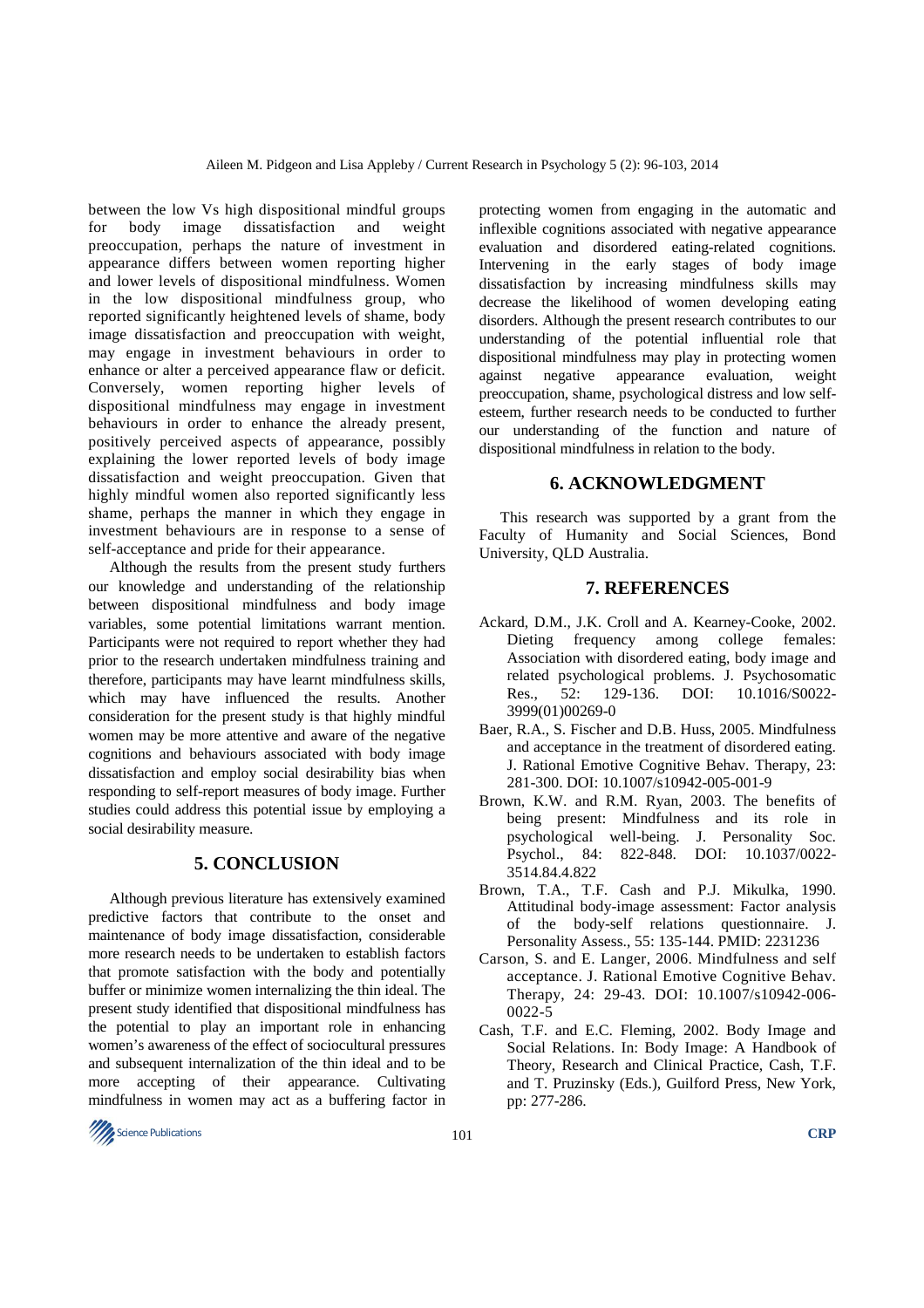- Cash, T.F. and T. Pruzinsky, 2002. Body Image: A Handbook of Theory, Research and Clinical Practice. 1st Edn., Guilford Press, New York, ISBN-10: 1572307773, pp: 530.
- Cash, T.F., J.E. Theriault and N.M. Annis, 2004. Body image in an interpersonal context: Adult attachment, fear of intimacy and social anxiety. J. Soc. Clin. Psychol., 23: 89-103. DOI: 10.1521/jscp.23.1.89.26987
- Cash, T.F., 2000. Multidimensional body-self relations questionnaire: MBSRQ user's manual. Norfolk, VA: Old Dominion University.
- Cooley, E.J. and T. Torey, 2001. Disordered eating in college freshman women: A prospective study. J. Am. Coll. Health, 49: 229-235. DOI: 10.1080/07448480109596308
- Crocker, J., R.K. Luhtanen, M.L. Cooper and A. Bouvrette, 2003. Contingencies of self-worth in college students: Theory and measurement. J. Personality Soc. Psychol., 85: 894-908. DOI: 10.1037/0022-3514.85.5.894
- Dijkstra, P. and D.P.H. Barelds, 2011. Examining a model of dispositional mindfulness, body comparison and body satisfaction. Body Image, 1: 1- 4. DOI: 10.1016/j.bodyim.2011.05.007
- Fairburn, C.G., Z. Cooper, H.A. Doll, P.A. Norman and M.E. O'Connor, 2000. The natural course of bulimia nervosa and binge eating disorder in young women. Arch. General Psychiatry, 57: 659-665. PMID: 10891036
- Forman, W. and W.M. Davis, 2005. Characteristics of middle-aged women in treatment for eating disorders. Eat. Disorders, 13: 231-243. DOI: 10.1080/10640260590932841
- Fredrickson, B.L. and T. Roberts, 1997. Objectification theory: Toward understanding women's lived experiences and mental health risks. Psychol. Women Q., 21: 173-206. DOI: 10.1111/j.1471- 6402.1997.tb00108.x
- Frost, J. and S. McKelvie, 2004. Self-esteem and body satisfaction in male and female elementary school, high school and university students. Sex Roles, 51: 45-54. DOI: 0360-0025/04/0700-0045/0
- Ganem, P.A. and O. Morera, 2009. Does body dissatisfaction predict mental health outcomes in a sample of predominantly Hispanic students? Personality Individual Differences, 46: 557-561. DOI: 10.1016/j.paid.2008.12.014
- Goldberg, D., 1978. Manual of the General Health Questionnaire*.* 1st Edn., National Foundation for Educational Research, Windsor.
- Grabe, S., L.M. Ward and J.S. Hyde, 2008. The role of the media in body image concerns among women: A meta-analysis of experimental and correlational studies. Psychol. Bull., 134: 460- 476. DOI: 10.1037/0033-2909.134.3.460
- Green, S.P. and M.E. Pritchard, 2003. Predictors of body image dissatisfaction in adult men and women. Soc. Behav. Personality, 31: 215-222. DOI: 10.2224/sbp.2003.31.3.215
- Grogan, S., 2007. Body Image: Understanding Body Dissatisfaction in Men, Women and Children. 1st Edn., Routledge, ISBN-10: 113424567X, pp: 264.
- Grogan, S., 2010. Promoting positive body image in males and females: Contemporary issues and future directions. Sex Roles, 63: 757-765. DOI: 10.1007/s11199-010-9894-z
- Hesse-Biber, S., P. Leavy, C.E. Quinn and J. Zoino, 2006. The mass-marketing of disordered eating and eating disorders: The social psychology of women, thinness and culture. Women's Stud. Int. Forum, 29: 208-224. DOI: 10.1016/j.wsif.2006.03.007
- Lavender, J.M., B.F. Jardin and D.A. Anderson, 2009. Bulimic symptoms in undergraduate men and women: Contributors of mindfulness and thought suppression. Eat. Behav., 10: 228-231. DOI: 10.1016/j.eatbeh.2009.07.002
- Masuda, A. and J.W. Wendell, 2010. Mindfulness mediates the relation between disordered eatingrelated cognitions and psychological distress. Eat. Behav., 11: 293-296. DOI: 10.1016/j.eatbeh.2010.07.001
- Muise, A. and S. Desmarais, 2010. Women's perceptions and use of "anti-aging" products. Sex Roles, 63: 126-137. DOI: 10.1007/s11199-010- 9791-5
- Paxton, S. M.E. Eisenberg and D. Neumark-Sztainer, 2006. Prospective predictors of body dissatisfaction in adolescent girls and boys: A five year longitudinal study. Dev. Psychol., 42: 888- 899. DOI: 10.1037/0012-1649.42.5.888
- Paxton, S.J., 2011. Public Policy Approaches to Prevention. In: Body Image: A Handbook of Science, Practice and Prevention, Cash, T.F. and L. Smolak (Eds.), Guilford Press, New York, ISBN-10: 1462509584.